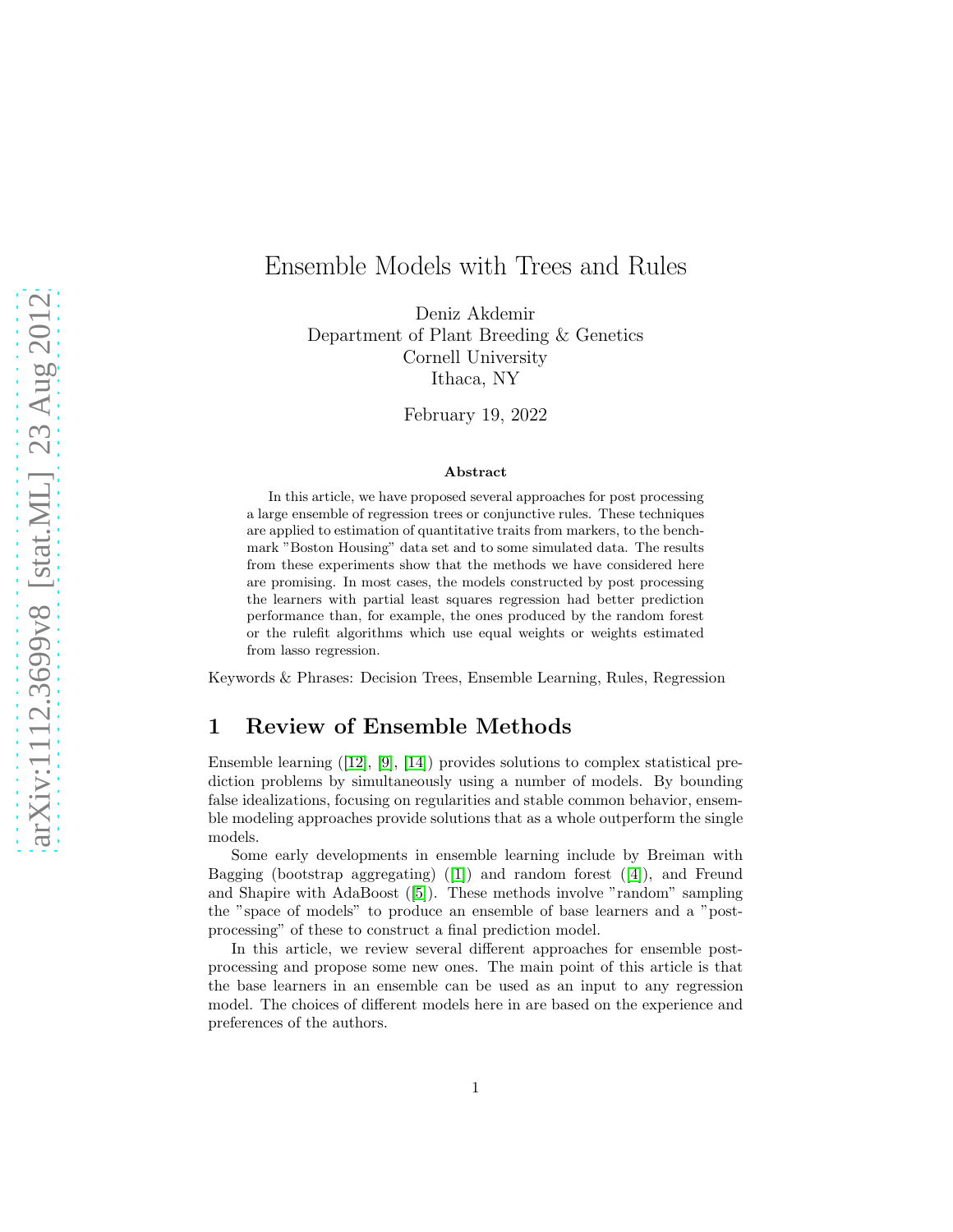In the remainder of this section, we will review the recently proposed important sampling learning ensembles (ISLE) framework [\[7\]](#page-11-3) for ensemble model generation. The rule ensembles are also reviewed herein. In Section 2, we propose new ensemble post processing methods including partial least squares regression, multivariate kernel smoothing and use of out-of-bag observations. Section 3 is reserved for examples and simulations by which we compare the methods proposed here with the existing ones. Some remarks about hyper parameter choice and directions for future research are provided in Section 4.

### 1.1 ISLE Approach

Given a learning task and a relevant data set, we can generate a set of models from a predetermined model family. Bagging bootstraps the training data set [\[1\]](#page-11-0) and produces a model for each bootstrap sample. Random forest ([\[11,](#page-12-3) [4\]](#page-11-1)) creates a diverse set of models by randomly selecting a few aspects of the data set while generating each model. AdaBoost [\[5\]](#page-11-2) and ARCing [\[3\]](#page-11-4) iteratively build models by varying case weights (up-weighting cases with large current errors and down-weighting those accurately estimated) and employs the weighted sum of the estimates of the sequence of models. There have been few attempts to unify these ensemble learning methods. One such framework is the ISLE due to Popescu & Friedman [\[7\]](#page-11-3).

We are to produce a regression model to predict the continuous outcome variable  $\gamma$  from p vector of input variables  $\boldsymbol{x}$ . We will generate models from a given model family  $\mathscr{F} = \{f(x, \theta) : \theta \in \Theta\}$  indexed by the parameter  $\theta$ . The final ensemble models considered by the ISLE framework have an additive form:

<span id="page-1-0"></span>
$$
F(\boldsymbol{x}) = w_0 + \sum_{j=1}^{M} w_j f(\boldsymbol{x}, \theta_j)
$$
\n(1)

where  $\{f(\bm{x}, \theta_j)\}_{j=1}^M$  are base learners selected from  $\mathscr{F}$ . ISLE uses a two-step approach to produce  $F(x)$ . The first step involves sampling the space of possible models to obtain  $\{\hat{\theta}_j\}_{j=1}^M$ . The second step proceeds with combining the base learners by choosing weights  $\{w_j\}_{j=0}^M$  in [\(1\)](#page-1-0).

The pseudo code to produce M models  $\{f(\bm{x}, \hat{\theta}_j)\}_{j=1}^M$  under ISLE framework is given below:

#### Algorithm 1.1:  $ISLE(M, \nu, \eta)$

 $F_0(x) = 0.$ for  $i=1$  to M do  $\sqrt{ }$  $\Big\}$  $\overline{\phantom{a}}$  $(\widehat{c}_j, \theta_j) = \operatorname*{argmin}_{(c,\theta)}$  $\sum_{i \in S_j(\eta)} L(y_i, F_{j-1}(\boldsymbol{x}_i) + cf(\boldsymbol{x}_i, \theta))$  $T_j(\boldsymbol{x}) = f(\boldsymbol{x}, \theta_j)$  $F_j(\boldsymbol{x}) = F_{j-1}(\boldsymbol{x}) + \nu \widehat{c}_j T_j(\boldsymbol{x})$ return  $(\{T_j(\boldsymbol{x})\}_{j=1}^M \text{ and } F_M(\boldsymbol{x}).)$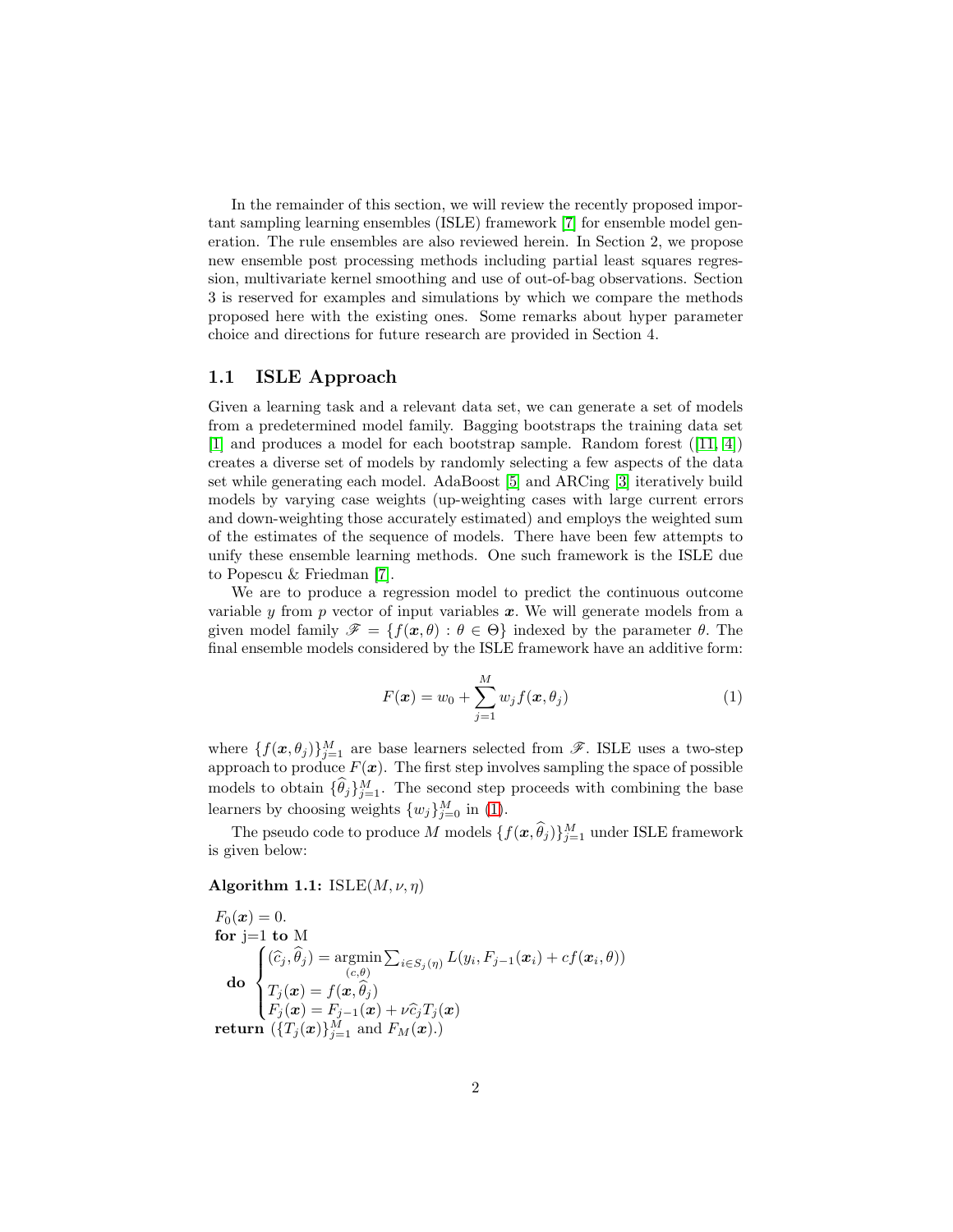Here  $L(.,.)$  is a loss function,  $S_j(\eta)$  is a subset of the indices  $\{1, 2, \ldots, n\}$ chosen by a sampling scheme  $\eta$ ,  $0 \leq \nu \leq 1$  is a memory parameter.

The classic ensemble methods of Bagging, Random Forest, AdaBoost, and Gradient Boosting are special cases of ISLE ensemble model generation procedure [\[15\]](#page-12-4). In Bagging and Random Forests the weights in [1](#page-1-0) are set to predetermined values, i.e.  $w_0 = 0$  and  $w_j = \frac{1}{M}$  for  $j = 1, 2, ..., M$ . Boosting calculates these weights in a sequential fashion at each step by having positive memory  $\nu$ , estimating  $c_i$  and takes  $F_M(x)$  as the final prediction model.

Friedman & Popescu [\[7\]](#page-11-3) recommend learning the weights  $\{w_j\}_{j=0}^M$  using lasso [\[17\]](#page-12-5). Let  $T = (T_j(\bm{x}_i))_{i=1}^n$  $\binom{M}{m=1}$  be the  $n \times M$  matrix of predictions for the n observations by the M models in an ensemble. The weights  $(w_0, \mathbf{w} = \{w_m\}_{m=0}^M)$ are obtained from

<span id="page-2-0"></span>
$$
\hat{\boldsymbol{w}} = \underset{\boldsymbol{w}}{\operatorname{argmin}} (\boldsymbol{y} - w_0 \boldsymbol{1}_n - T \boldsymbol{w})' (\boldsymbol{y} - w_0 \boldsymbol{1}_n - T \boldsymbol{w}) + \lambda \sum_{m=1}^M |w_m|.
$$
 (2)

 $\lambda > 0$  is the shrinkage operator, larger values of  $\lambda$  decreases the number of models included in the final prediction model. The final ensemble model is given by

$$
F(\boldsymbol{x}) = w_0 + \sum_{m=1}^{M} w_m T_m(\boldsymbol{x}).
$$
\n(3)

#### 1.2 Rule Ensembles

The base learners in the preceding sections of this article can be used with any regression model, however usually they are used with regression trees. Each decision tree in the ensemble partitions the input space using the product of indicator functions of "simple" regions based on several input variables. A tree with K terminal nodes define a K partition of the input space where the membership to a specific node, say node  $k$ , can be determined by applying the conjunctive rule

$$
r_k(\boldsymbol{x}) = \prod_{l=1}^p I(x_l \in s_{lk}),
$$

where  $I(.)$  is the indicator function,  $\boldsymbol{x} = (x_1, x_2, \ldots, x_p)$  are the input variables. The regions  $s_{lk}$  are intervals for a continuous variable and a subset of the possible values for a categorical variable.

Given a set of decision trees, rules can be extracted from these trees to define a collection of rules. Let  $R = (r_k(\boldsymbol{x}_i))_{i=1}^n$  $K_{k=1}$  be the  $n \times K$  matrix of rules for the  $n$  observations by the  $K$  rules in the ensemble. The **rulefit** algorithm of Friedman & Popescu [\[8\]](#page-12-6) uses the weights  $(w_0, \boldsymbol{w}) = \{w_k\}_{k=0}^K$  that are estimated from

<span id="page-2-1"></span>
$$
\hat{\boldsymbol{w}} = \operatorname*{argmin}_{\boldsymbol{w}} (\boldsymbol{y} - w_0 \mathbf{1}_n - R \boldsymbol{w})' (\boldsymbol{y} - w_0 \mathbf{1}_n - R \boldsymbol{w}) + \lambda \sum_{k=1}^K |w_k| \tag{4}
$$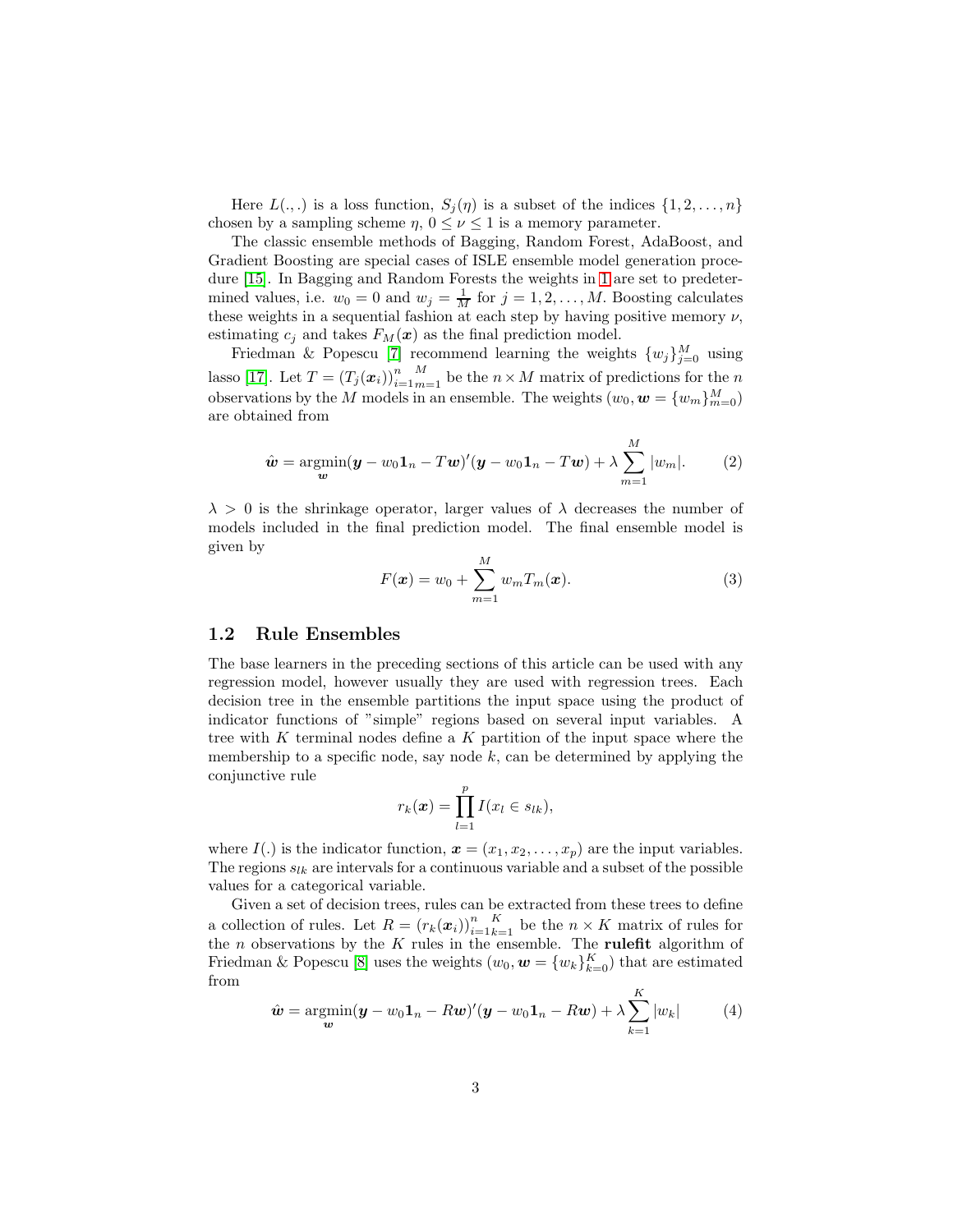in the final prediction model

$$
F(\mathbf{x}) = w_0 + \sum_{k=1}^{K} w_k r_k(\mathbf{x}).
$$
 (5)

# 2 Post Processing Ensembles Revisited

We can use the base learners in an ensemble as input variables in any regression method. Since the number of models in an ensemble can easily exceed the number of observations, we prefer regression methods that can handle high dimensional input. A few such approaches like principal components, partial least squares regression, multivariate kernel smoothing and weighting are illustrated in this section. We will compare these approaches to the existing standards random forests and rulefit in the next section.

### 2.1 Principal Components and Partial Least Squares Regression

The models in an ensemble are all aligned with the response variable and therefore we should expect that they are correlated with each other. Principal component regression (PCR) and partial least squares regression (PLSR) are two techniques which are suitable for high dimensional regression problems where the predictor variables exhibit multicollinearity.

PCR and PLSR decompose the input matrix X into orthogonal scores T and loadings P

 $X = TP$ 

and regress  $Y$  on the first few columns of the loadings  $P$  using ordinary least squares. This leads to biased but low variance estimates of the regression co-efficients in model [1.](#page-1-0) PLSR incorporates information on both  $X$  and  $Y$  in the loadings.

Both of these methods behave as shrinkage methods [\[6\]](#page-11-5) where the amount of shrinkage is controlled by the number of loadings included. An obvious question is to find the number of loadings needed to obtain the best generalization for the prediction of new observations. This is, in general, achieved by cross-validation techniques such as bootstrapping.

The illustrations following section demonstrate the good performance of PLSR for post processing trees or rules. PLSR, as opposed to lasso, achieves shrinkage without forcing sparsity on the input variables. The ensemble learners are all "directed" towards the output variable and therefore they exhibit strong multicollinearity. This is a case where we would expect PLSR to work better than lasso.

The coefficients of the tree ensemble model in [2](#page-2-0) or the rule ensemble model in [4](#page-2-1) can be used to evaluate importances of trees, rules and individual input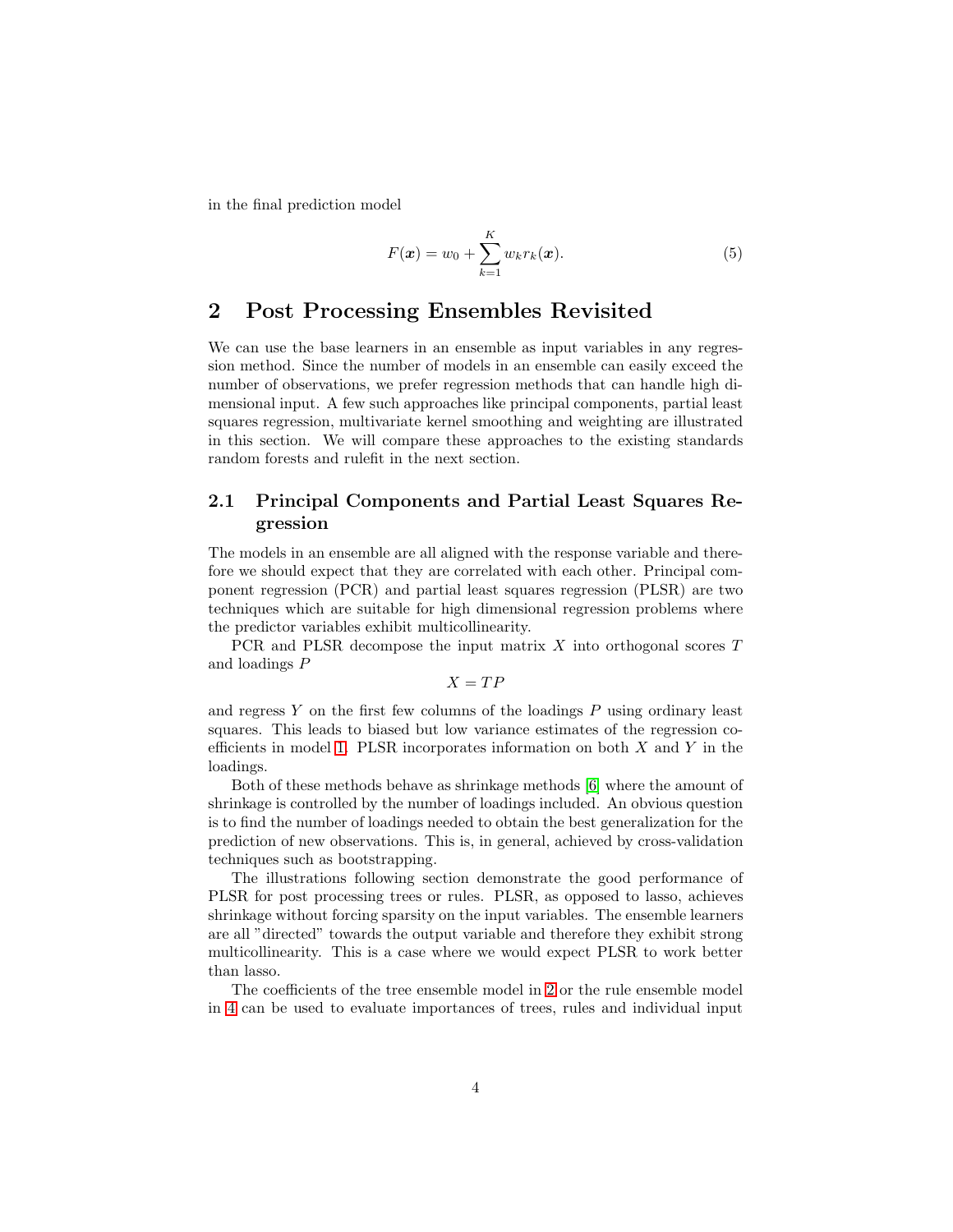variables [\[8\]](#page-12-6). For the tree ensembles the importance of the kth tree is evaluated as

$$
I_k = |w_k| std(T_k)
$$

measures the importance of the trees or rules, here  $std(T_k)$  denotes the standard deviation for the output of the kth tree over the individuals in the training sample. For the rule ensembles the importance of the kth rule is calculated similarly as

$$
I_k = |w_k| \sqrt{s_k(1 - s_k)}
$$

where  $s_k = \frac{\sum_{i=1}^n r_k(x_i)}{n}$  is the support of rule k. The individual variable importances are calculated from sum of the importances of the trees or rules which contain that variable.

The PLSR model is in the same additive form as in [1,](#page-1-0) therefore the weights  $w_1, w_2, \ldots, w_M$  in the model can be used to calculate tree rule or variable importances the same way they were calculated for the lasso post processing approach.

### 2.2 Multivariate Kernel Smoothing

We will concentrate on kernel smoothing using the Nadaraya-Watson estimator. For a detailed presentation of the subject, we refer the reader to ([\[16\]](#page-12-7)). The Nadaraya-Watson estimator is a weighted sum of the observed responses  $\boldsymbol{\mathit{u}}$ . Let the value of base learners at an input point  $x$  be written in a M dimensional vector  $t(x)$ . The final prediction model at input point x can be obtained as

$$
F(\boldsymbol{x}) = \frac{\sum_{i=1}^{n} K_h(t(\boldsymbol{x}_i) - t(\boldsymbol{x})) y_i}{\sum_{i=1}^{n} K_h(t(\boldsymbol{x}_i) - t(\boldsymbol{x}))}.
$$

The kernel function  $K_h(.)$  is a symmetric function that integrates to one,  $h > 0$  is the smoothing parameter. In practice, the kernel function and the smoothing parameter are usually selected using the cross validated or bootstrap performances for a range of kernel functions and smoothing parameter values.

### 2.3 Weighting Ensembles using Out-of-Bag Observations

As we have mentioned earlier, most of the earlier important ensemble methods combine the base models using weights. Both bagging and random forest algorithms use equal weighting. Estimating  $\hat{w}$  by minimizing

$$
\frac{1}{2}(\boldsymbol{y} - T\boldsymbol{w})'(\boldsymbol{y} - T\boldsymbol{w})
$$

subject to the constraint  $w \geq 0$  gives the Stacking approach of Wolpert [\[18\]](#page-12-8) and Breiman [\[2\]](#page-11-6). In stacking final prediction model is given by

$$
F(\boldsymbol{x})=T(\boldsymbol{x})\widehat{\boldsymbol{w}}.
$$

The ensemble generation algorithms based on bootstrapping the observations builds the base learners from the observations in the bootstrap sample,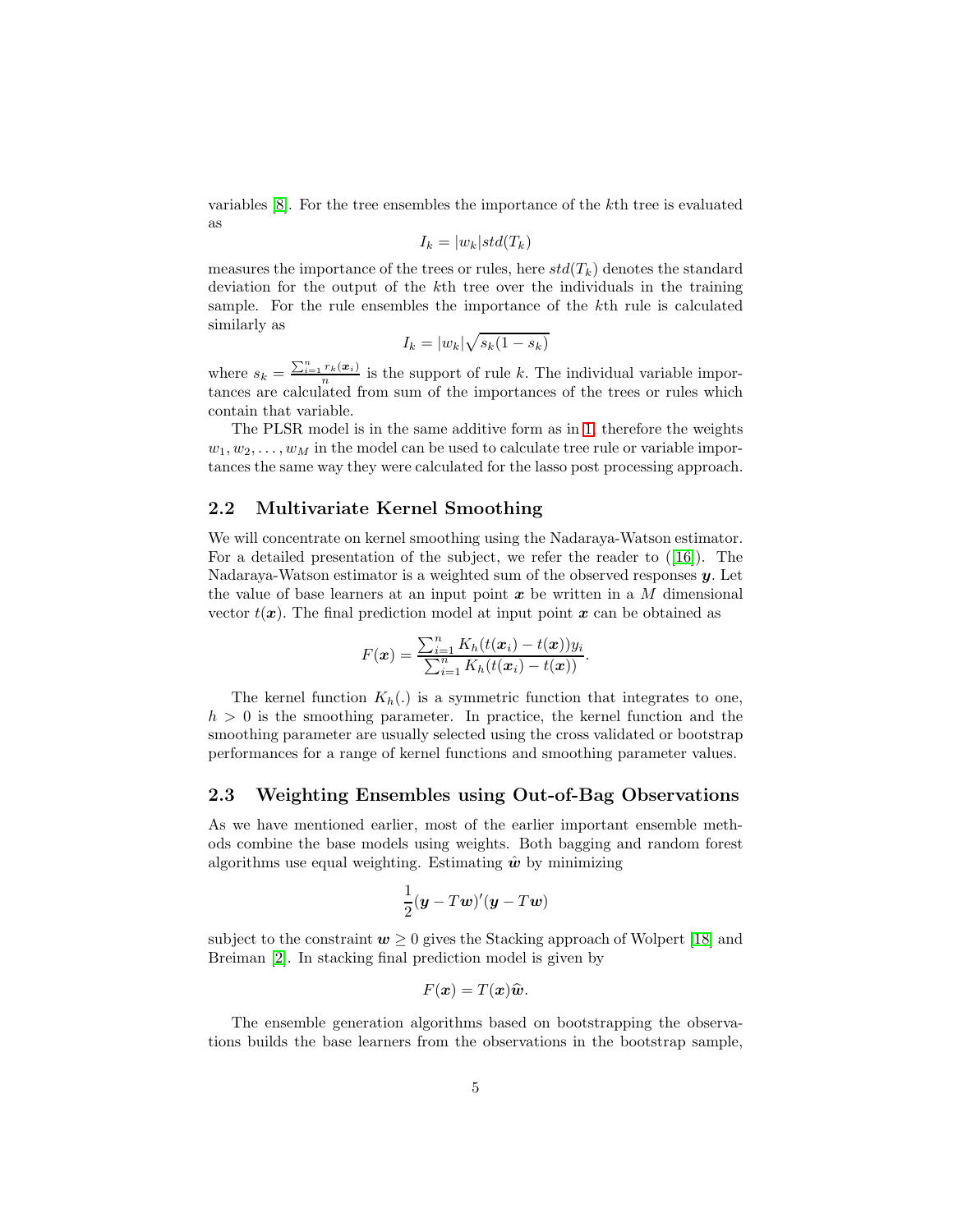and leaves us with the out-of-bag observations to evaluate the generalization performance of that particular learner. The following weighting scheme will down weight the base learners which have bad generalization performance. Let  $(y_{\text{oobj}}, x_{\text{oobj}})$  denote the *i*th out-of-bag observation for  $i = 1, 2, ..., n_{\text{oobj}}$ . We have M base learners  $\{T_l(\boldsymbol{x})\}_{l=1}^M$ . We can use

$$
F(\boldsymbol{x}) = \frac{\sum_{l=1}^{M} \sum_{i=1}^{n_{oob}} K_h(y_{oob_i} - T_l(\boldsymbol{x}_{oob_i})) T_l(\boldsymbol{x})}{\sum_{l=1}^{M} \sum_{i=1}^{n_{oob}} K_h(y_{oob_i} - T_l(\boldsymbol{x}_{oob_i}))}
$$

as the prediction of the response at input value  $x$ . This involves keeping track of the out-of-bag performance each model in the ensemble and using the weights

$$
w_l = \frac{\sum_{i=1}^{n_{oob}} K_h(y_{oob_i} - T_l(\boldsymbol{x}_{oob_i}))}{\sum_{l=1}^{M} \sum_{i=1}^{n_{oob}} K_h(y_{oob_i} - T_l(\boldsymbol{x}_{oob_i}))},
$$

 $l = 1, 2, \ldots, M$ .

The value of h controls the smoothness of the model. For large values of this parameter the kernel method will assign approximately equal weights to the learners  $T_l$ ,  $l = 1, 2, ..., M$  and hence it is equivalent to random forest weighting. Smaller values of the parameter assigns higher weights to the models with small out of bag errors. It is customary to choose  $h$  that minimizes the cross-validated or bootstrapped errors. In addition, it is sometimes beneficial to eliminate the models with lowest weights from the final ensemble.

# 3 Illustrations

The following ensemble models are compared in this section:

- 1. r(pslr): Partial Least Squares Regression with Rules,
- 2. t(pslr): Partial Least Squares Regression with Trees,
- 3. r(lasso): lasso with Rules,
- 4. t(lasso): lasso with Trees,
- 5. w(oob): Weighting Using Out-of-Bag performance,
- 6. wt(oob): Weighting Using Out-of-Bag performance (best 60% of the trees),
- 7. rf: Random Forest,
- 8. ksr: Kernel Smoothing with Rules,
- 9. kst: Kernel Smoothing with Trees.

In all these models hyper parameters of the models are set using 10 fold cross validation in the training sample.

Our first example involves the Fusarium head blight (FHB) data set that is available from the author upon request. A very detailed explanation of this data set is given in [\[13\]](#page-12-9).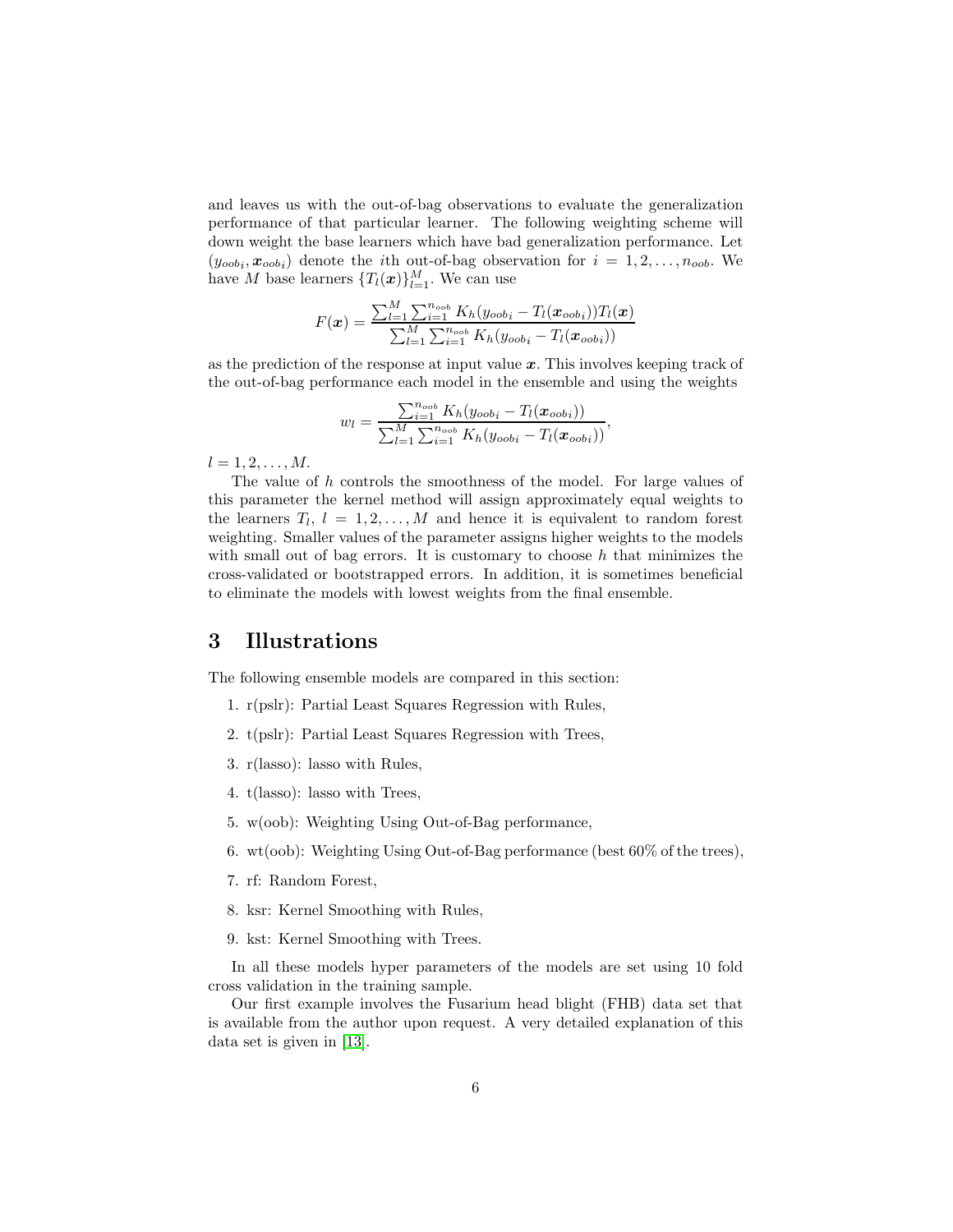Example 3.1. FHB is a plant disease caused by the fungus Fusarium Graminearum and results in tremendous losses by reducing grain yield and quality. In addition to the decrease in grain yield and quality, another damage due to FHB is the contamination of the crop with mycotoxins. Therefore, breeding for improved FHB resistance is an important breeding goal. Our aim is to build a prediction model for FHB resistance in barley based on available genetic variables. The FHB data set included FHB measurements along with 2251 single nucleotide polymorphisms (SNP) on 622 elite North American barley lines. The 10 fold cross validated accuracies measured by the correlations of true responses to the predicted values are displayed in Figure [1.](#page-7-0)

<span id="page-6-0"></span>Example 3.2. In our second example we repeat the following experiment 100 times. Elements of the  $150 \times 100$  input matrix X are independently generated from a uniform(0, 1) distribution. The elements of the coefficient matrix  $\beta$  were also generated independently from  $unif(0,1)$  and 85% of these were selected randomly and set to zero. 150 dimensional response vector  $y$  was generated according to  $y = X\beta + e$  where e was generated from  $N_{150}(0, 0.3I_{150})$  so that the signal ratio was about 2 to 1. The data was separated as training data and test data in the ratio of 2 to 1. The box plots in Figure [2](#page-8-0) compare the different approaches to ensemble post processing in terms of the accuracies in the test data set.

<span id="page-6-1"></span>**Example 3.3.** In this example, we repeat the experiment in Friedman  $\mathcal{B}$  Popescu ([\[8\]](#page-12-6)). Elements of the  $1000 \times 100$  input matrix are independently generated from unif(0,1) distribution. 1000 dimensional response vector  $y$  was generated according to  $\{y_i = 10 \prod_{j=1}^5 e^{-2x_{ij}^2} + \sum_{j=6}^{35} x_{ij} + e_i\}$  where  $e_i$  was generated from  $N(0, \sigma^2 = 1)$ . The data was separated as training data and test data in the ratio of 2 to 1. The box plots in Figure [3](#page-9-0) compare the test data performances of the different approaches over 100 replications of the experiment.

Example 3.4. In order to compare the performance of prediction models we use the benchmark data set "Boston Housing" ([\[10\]](#page-12-10)). This data set includes  $n=506$ observations and  $p=14$  variables. The response variable is the median house value from the rest of the 13 variables in the data set. 10 fold cross validated accuracies are displayed by the box plots in Figure  $\lambda$ . The PLSR approach has the best cross validated prediction performance.

# 4 Conclusion

In this article, we have proposed several approaches for post processing a large ensemble of prediction models or rules. The approach taken here is to treat the ensemble models or the rules as base learners and use them as input variables in the regression problem. Some weighting approaches to ensemble models are also considered.

The results from our simulations and benchmark experiments show that these post processing methods are promising. In most cases, the proposed mod-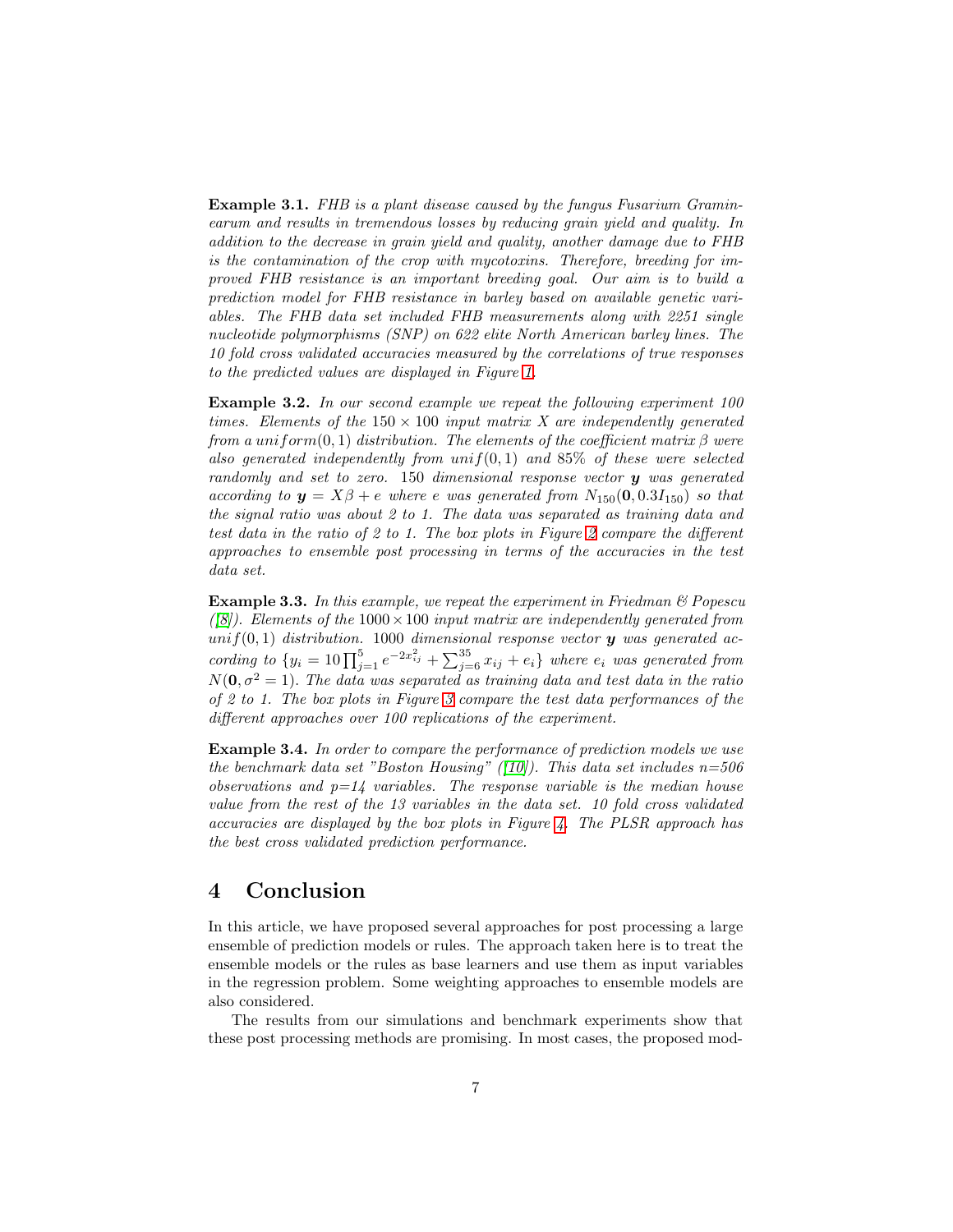

<span id="page-7-0"></span>Figure 1: 10 fold cross validated accuracies measured by correlation for the FHB data set. The ensemble of rules with PLSR has slightly higher accuracy compared to its alternative rules with lasso. The number of trees was set to 200. Maximum depth allowed for each tree or rule was set to 5.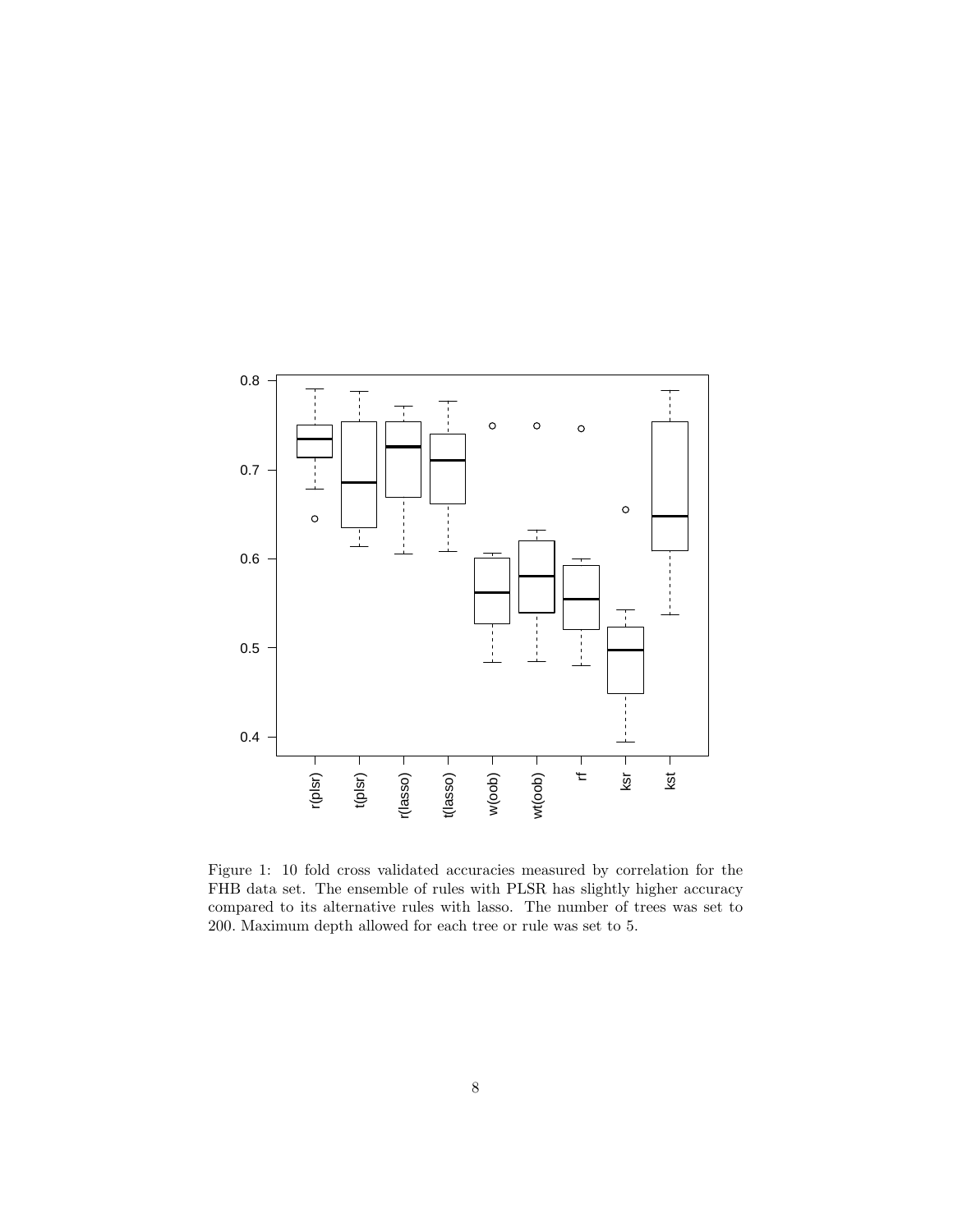

<span id="page-8-0"></span>Figure 2: The box plots in Figure [2](#page-8-0) compare the different approaches to ensemble post processing for the scenario in Example [3.2.](#page-6-0) The number of trees generated was 200, maximum depth parameter was set to 2.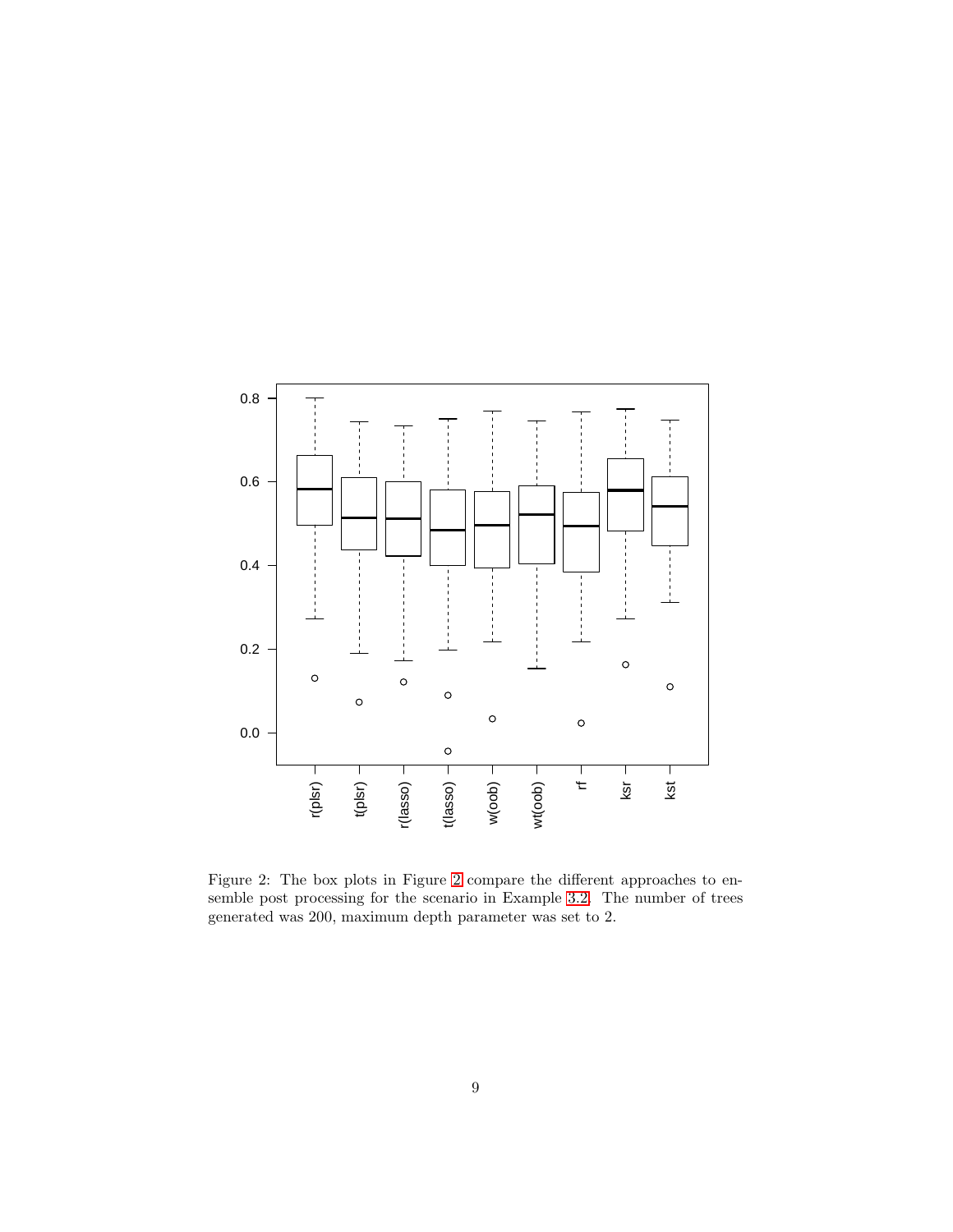

<span id="page-9-0"></span>Figure 3: The box plots in Figure [2](#page-8-0) compare the different approaches to ensemble post processing for the scenario in Example [3.3.](#page-6-1) Number of trees was set to 200, and the maximum depth parameter was set to 2.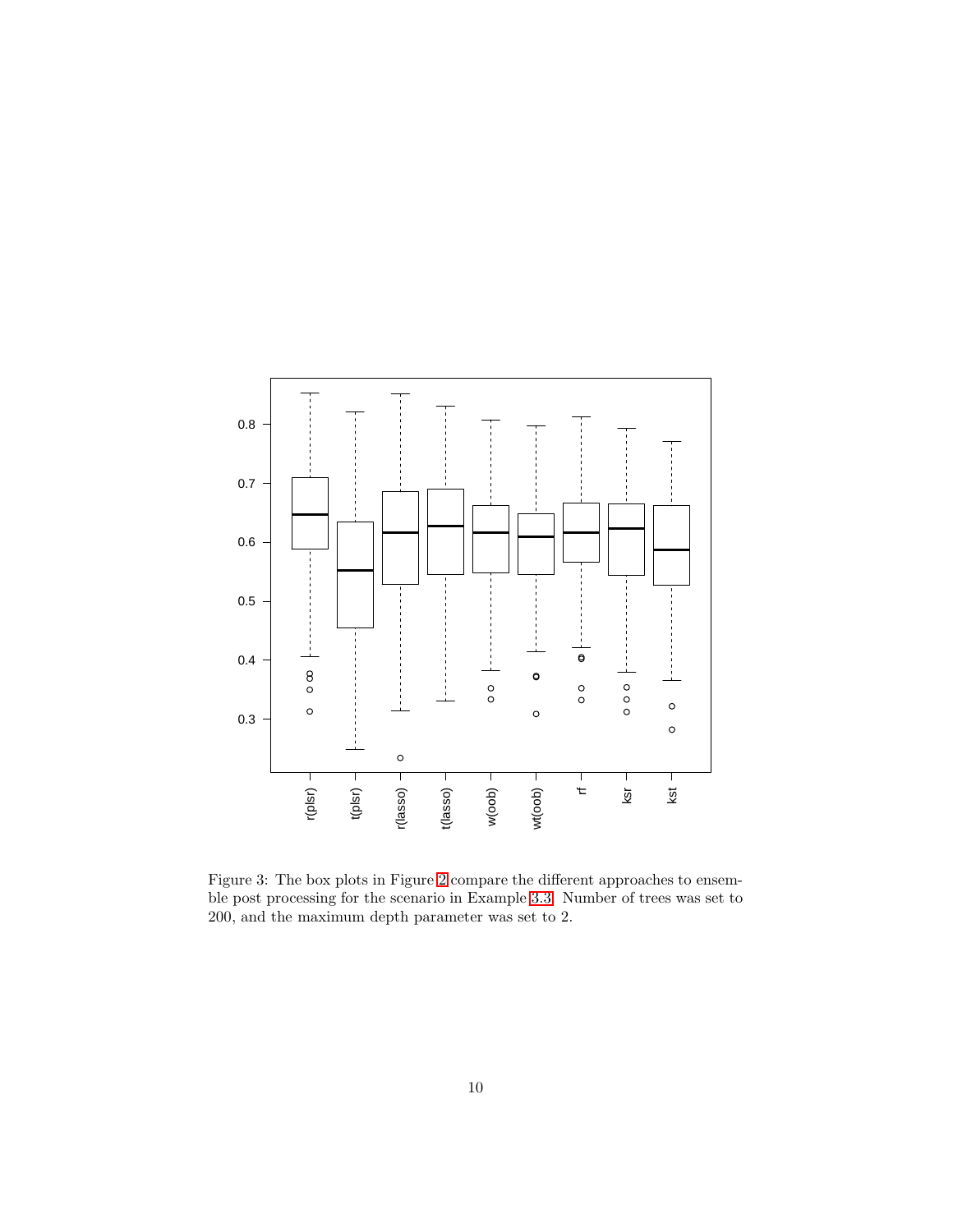

<span id="page-10-0"></span>Figure 4: 10 fold cross validated accuracies for the "Boston Housing" data are displayed by the box plots. The PLSR approach has the best cross validated prediction performance. We have generated 300 trees by the ISLE approach and maximum depth parameter was set to 4. For the methods that use a kernel function we have uniformly used the Gaussian kernel. The sparsity parameters of the lasso or PLSR and the kernel width's parameters were obtained by minimizing 10 fold cross validated errors in the training data.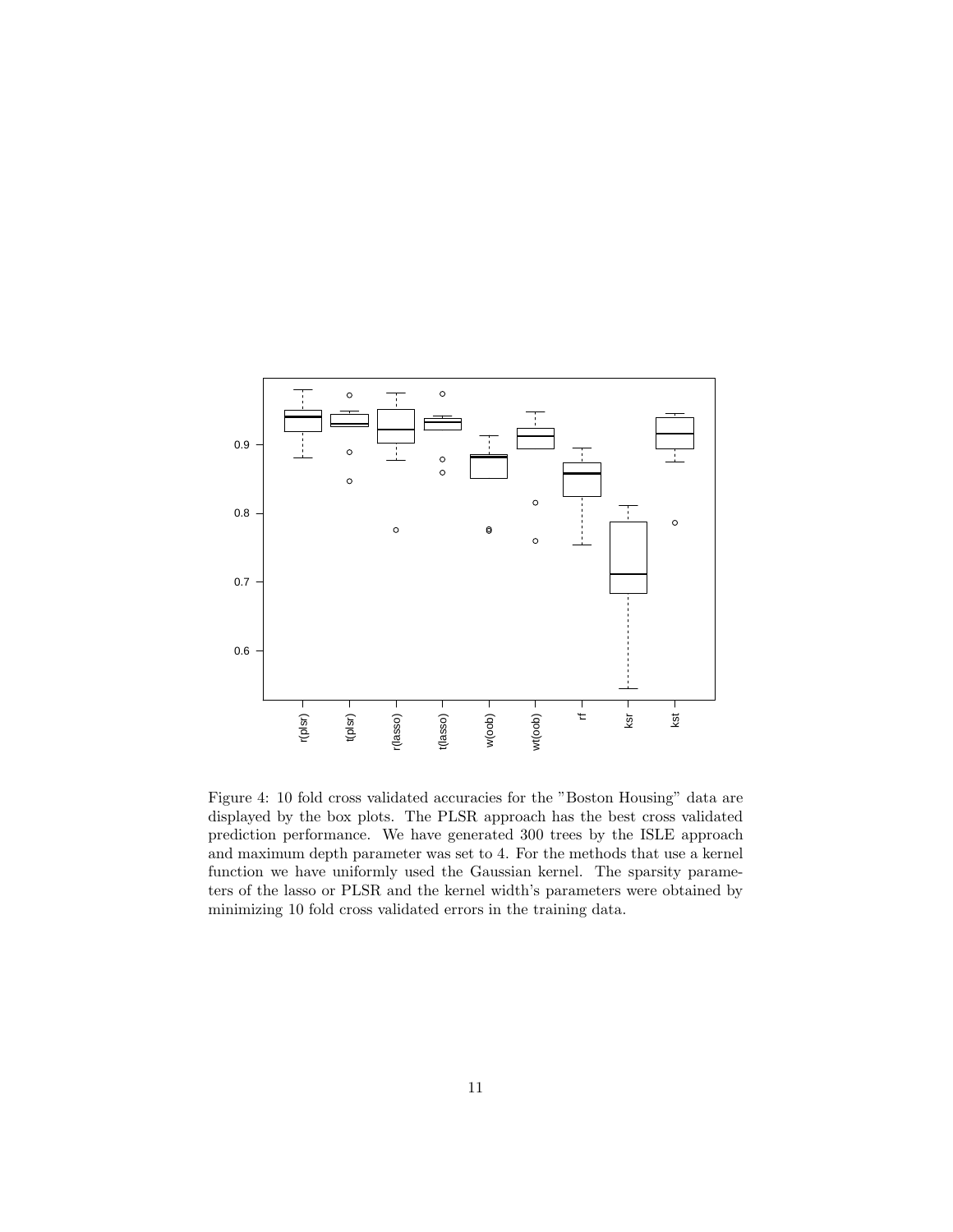els had better prediction performances than the ones given by the popular random forest or the rulefit algorithms. PLSR with rules uniformly produced the models with best prediction performances. The ensembles based on rules extracted from trees, in general, had better performances.

The complexity of trees or rules in the ensemble increases with the increase in number of nodes from the root to the final node (depth). The maximum depth is an important parameter since it controls the degree of interactions between the input variables incorporated by the ensemble model and the its value should be set carefully. It might also be useful to use some degree of cost pruning while generating the trees by the ISLE algorithm.

One last remark: This article argues that individual trees or rules should be treated as input variables to the statistical learning problem. It is almost always possible to incorporate other input variables like the original variables or their functions to our prediction model. The rulefit algorithm of Friedman & Popescu optionally includes the input variables along with the rules in an additive model and uses lasso regression to estimate the coefficients in the model. Integrating additional input variables into the final ensemble is also straightforward with PLSR and kernel smoothing.

# Acknowledgments

I take this opportunity to express my gratitude to the people who have been instrumental in the successful completion of this article. This research was also supported by the USDA-NIFA-AFRI Triticeae Coordinated Agricultural Project, award number 2011-68002-30029.

# <span id="page-11-0"></span>References

- <span id="page-11-6"></span>[1] L. Breiman. Bagging predictors. Machine learning, 24(2):123–140, 1996.
- <span id="page-11-4"></span>[2] L. Breiman. Stacked regressions. Machine learning, 24(1):49–64, 1996.
- [3] L. Breiman. Arcing classifier (with discussion and a rejoinder by the author). The annals of statistics, 26(3):801–849, 1998.
- <span id="page-11-2"></span><span id="page-11-1"></span>[4] L. Breiman. Random forests. Machine learning, 45(1):5–32, 2001.
- [5] Y. Freund and R.E. Schapire. Experiments with a new boosting algorithm. In Machine Learning-International Workshop then Conference-, pages 148– 156. Morgan Kaufmann Publishers, Inc., 1996.
- <span id="page-11-5"></span>[6] J. Friedman, T. Hastie, and R. Tibshirani. The elements of statistical learning, volume 1. Springer Series in Statistics, 2001.
- <span id="page-11-3"></span>[7] J.H. Friedman and B.E. Popescu. Importance sampled learning ensembles. Journal of Machine Learning Research, 94305, 2003.